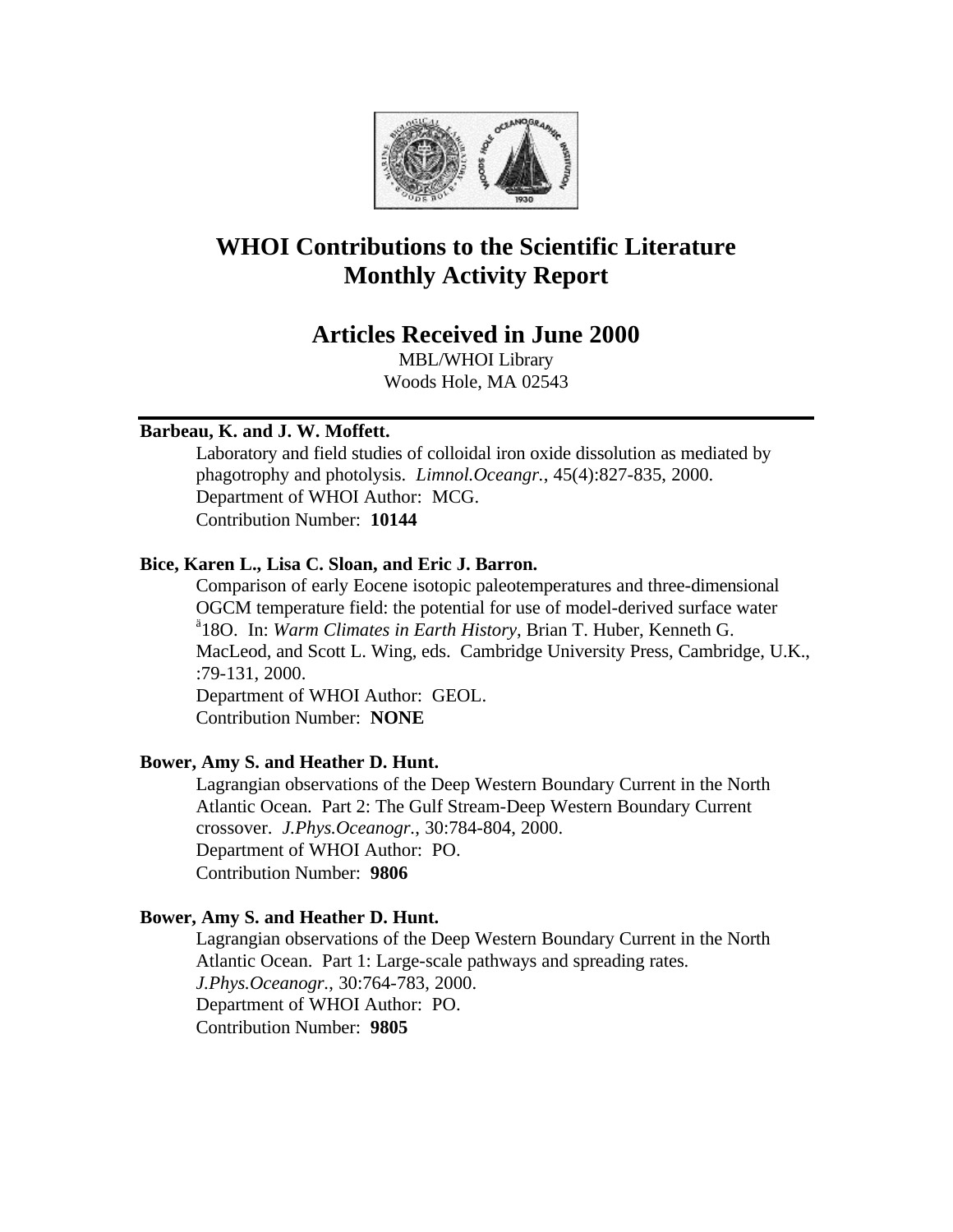## **Brink, K. H., R. C. Beardsley, J. Paduan, R. Limeburner, M. Caruso, and J. G. Sires.**

A view of the 1993-1994 California Current based on surface drifters, floats, and remotely sensed data. *J.Geophys.Res.*, 105(C4):8575-8604, 2000. Department of WHOI Author: PO. Contribution Number: **9915**

#### **Churchill, James H., Richard B. Forward, Richard A. Luettick, James L. Henck, William F. Hettler, Larry B. Crowder, and Jackson O. Blanton.**

Circulation and larval fish transport within a tidally dominated estuary. *Fish.Oceanogr.*, 8(Suppl. 2):173-189, 1999. Department of WHOI Author: PO. Contribution Number: **NONE**

#### **Gibbs, Mark T., Karen L. Bice, Eric J. Barron, and Lee R. Kump.**

Glaciation in the early Paleozoic 'greenhouse': The roles of paleogeography and atmospheric CO2. In: *Warm Climates in Earth History,* Brian T. Huber, Kenneth G.. MacLeod, and Scott L. Wing, eds. Cambridge University Press, Cambridge, U.K., :386-422, 2000. Department of WHOI Author: GEOL. Contribution Number: **NONE**

#### **Huang, Rui Xin, Mark A. Cane, Naomi Naik, and Paul Goodman.**

Global adjustment of the thermocline in response to deepwater formation. *Geophys.Res.Lett.*, 27(6):759-762, . Department of WHOI Author: PO. Contribution Number: **9968**

#### **Lee, Sang-Ho and Robert C. Beardsley.**

Correction to 'Influence of stratification on residual tidal currents in the Yellow Sea'. *J.Geophy.Res.*, 105(C5):11523, 2000. Department of WHOI Author: PO. Contribution Number: **NONE**

#### **Neubert, Michael G. and Hal Caswell.**

Demography and dispersal: Calculation and sensitivity analysis of invasion speed for structured populations. *Ecology*, 81(6):1613-1628, 2000. Department of WHOI Author: BIO. Contribution Number: **9859**